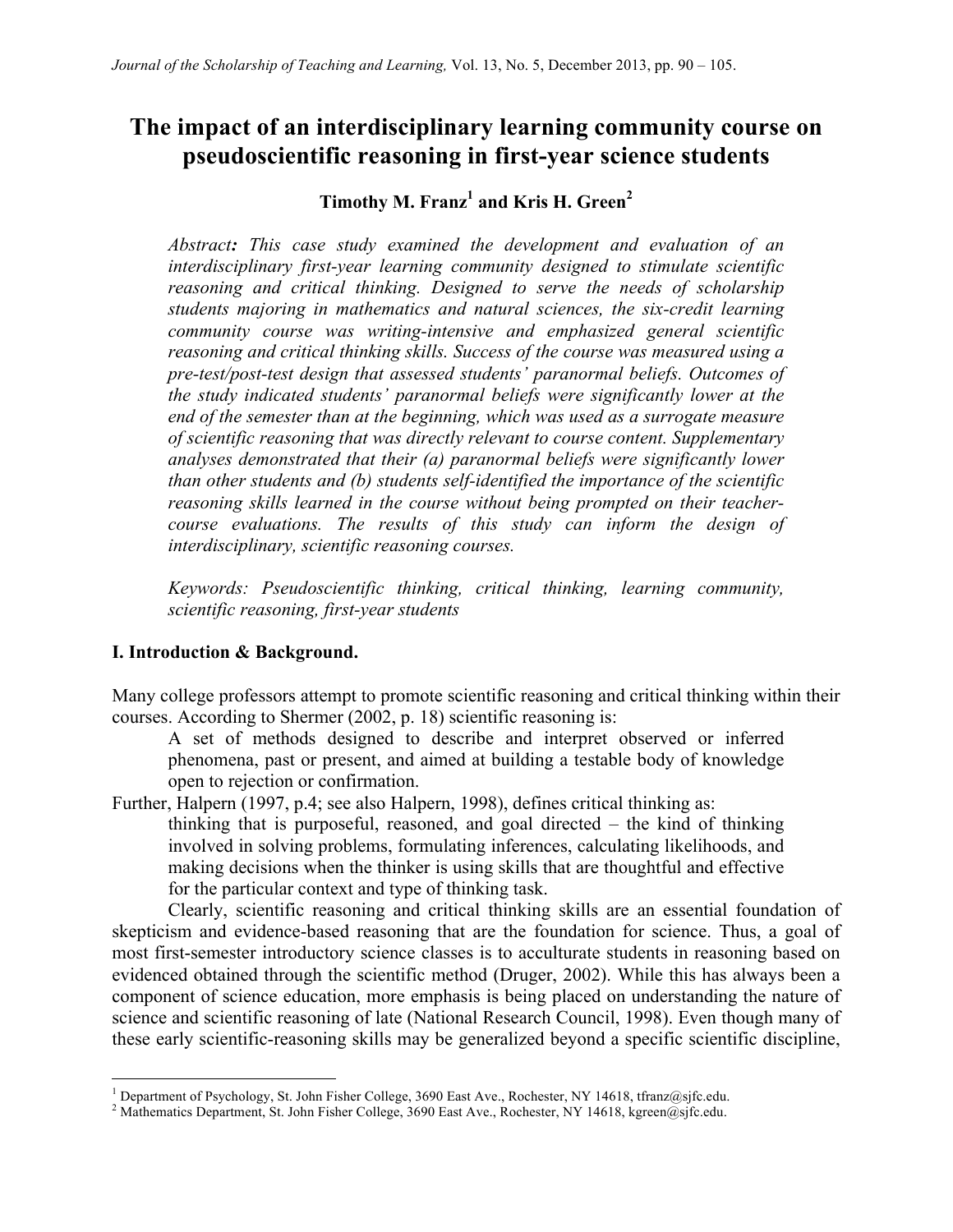one cannot separate scientific content from scientific reasoning and critical thinking (see for example, Nelson, 1999) although critical thinking can be developed supplementally in such a way that it strongly supports deeper learning of scientific content (Adey & Shayer, 1993). Other studies have examined the impact of learning communities on reasoning and critical thinking (e.g., Browne & Minnick, 2005) in general, focusing on learning communities that pair an introductory science course with a course from another discipline. The present study focuses on whether a specially designed learning community for science majors can influence students' pseudoscientific thinking and thus improve their skeptical, scientific, and critical reasoning.

The Science Scholars Learning Community (LC) was a two-course, team-taught program designed for a specific group of scholarship recipients at St. John Fisher College. The LC program at Fisher was structurally similar to those at other school institutions; first-year students were housed in the residence halls near their LC peers so that the students developed a close-knit cohort that offered academic and social support during the adjustment to college. According to Inkleas, Soldner, Longerbeam, and Leonard (2008, p. 502), this LC fell into the category of "small, limited resourced, primarily residential life emphasis" programs.

The students in the Science Scholars Learning Community came to the college with a sound basic high school understanding of science and were specifically selected for the scholarship program based on excellent high school performance in science and mathematics. The course cluster was designed around comparing pseudoscientific thinking and scientific reasoning and emphasized methods of improving scientific reasoning and critical thinking by learning, discussing, and using scientific methods. Thus, our primary research questions for this study were

- 1. In what ways can this LC impact students' pseudoscientific thinking?
- 2. How does the pseudoscientific thinking of the students in the learning community compare with the general student population?

A secondary research questions, assuming a positive answer to the first questions was:

3. Do improvements in pseudoscientific thinking translate into improvements in critical thinking and scientific reasoning?

#### *A. Brief Background about Learning Communities.*

The Learning Communities National Resource Center (n.d.) offers several models of learning communities, but in general, learning communities are a collection of courses in which a cohort of students participates. These courses can be either loosely connected or tightly linked with integrated content (Smith, MacGregor, Matthews, & Gabelnick, 2004). In some cases, the same group of students is enrolled in several courses, such as calculus and introductory physics, and a seminar, which helps students make connections between the linked courses. A coordinated studies model, on the other hand, places the cohort in a team-taught block that covers the material of several traditional courses with integration among all topics.

These learning communities, which are planned collaboratively among the faculty members involved combine content knowledge with skills practice (Smith et al., 2004). According to Smith and colleagues, learning communities are one of the solutions to recent calls for educational reform, because students are actively engaged and reflective. The reflection in action (e.g., Schön, 1987) helps students to build metacognitive structures necessary for the critical and creative thinking required about academic content. Because of this, learning communities have been used to improve retention, attendance, and social behaviors for first-year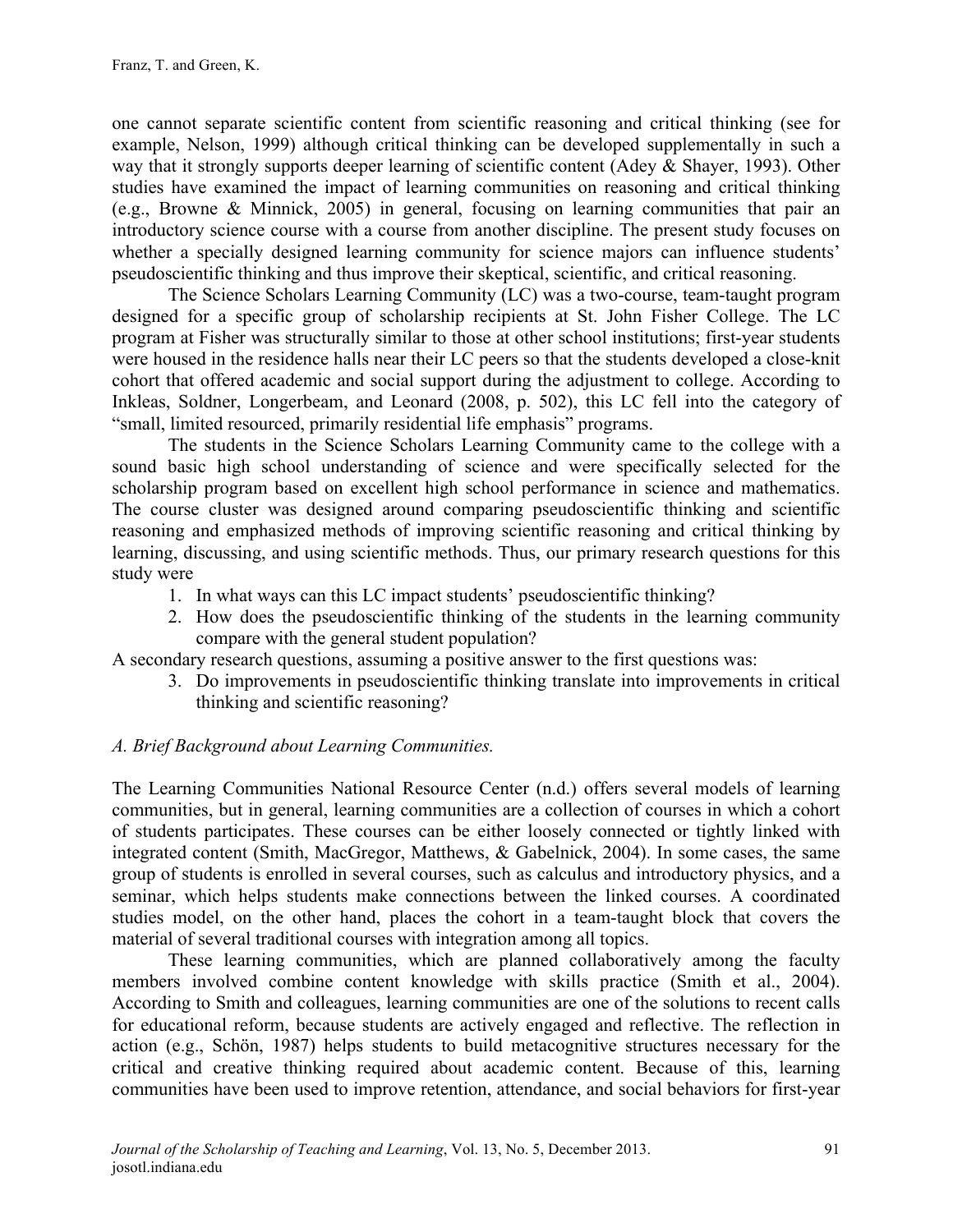students (Inkelas, Daver, Vogt, & Leonard, 2007). In fact, they have also been used specifically in science and engineering programs to help students make the transition to college (Smith, et al., 2004) and improve general critical thinking skills (Quitadamo, Brahler, & Crouch, 2009).

A similar example of a science-based LC involving the coordinated studies model is provided by Morgan, Carter, Lemons, Grumbling, and Saboski (1995). In Fisher's cohort-based cluster learning community model, courses in the LC are linked by a common theme, and the students are housed together to provide a community of support outside of the classroom. Such living-learning communities tend to promote peer-support networks and enhance campus involvement (Dabney, Green, & Topalli, 2006) At Fisher, each LC fits into one of two formats: (a) a standard first-year composition course paired with one content-area, general education course or (b) a cluster of two content courses taught in a writing-intensive format. The Science Scholars LC is an example of the second model. In either model, all courses in a cluster revolve around a common theme, such as the Vietnam War, the nature of self, the economics of sports, or, as in this case, the nature of scientific thinking. LCs have been a part of the Fisher first-year experience for over a decade. Similar to the findings at other schools, the LCs have resulted in higher first-year retention rates (e.g., Dabney et al., 2006; Dodge & Kendall, 2004), crossdisciplinary communication and collaboration among the faculty, and tighter-knit student cohorts.

One example of a science-based LC involving the coordinated studies model is provided by Morgan and colleagues (1995). The course of study involves a year-long experience combining introductory courses in biology with a literature course and an environmental science course in addition to a one-credit seminar. Their findings showed that students in the LC improved significantly on intellectual development, suggesting that the LC had improved their reasoning and critical thinking skills (see also work by Browne & Minnick, 2005) and students' ability to apply these to decision-making and value judgments.

### *B. Critical Thinking, Scientific Reasoning, and Pseudoscientific Beliefs.*

Halpern's (1997) definition of critical thinking, cited above, is a broad attempt to capture the multitude of thinking skills that might be involved in "critical thinking" by generalizing the concept as dealing with "thinking that is purposeful, reasoned, and goal directed." It seems, though, this view of critical thinking as a generic skill that can be acquired independent of specific content may be flawed. Recent studies have found that many academics describe critical thinking differently (Moore, 2013) using such a variety of descriptors that one is tempted to believe that there is no single elephant being described by all of the blind academics. However, deeper analysis of the concept (Davies, 2013) yields a commonality to all of these definitions that is instantiated differently in different disciplines. Thus, there is a common core of learning to think in a way that prioritizes logic and evidence over instinct, and this core can be approached and learned in a way that allows it to easily transfer across disciplines. At the same time, each discipline has its own criteria for what constitute logic and evidence. In the sciences, critical thinking is instantiated by the term "scientific reasoning" which combines aspects of analysis with specific skills related to experimental design (National Research Council's Committee on Undergraduate Science Education, 1999).

Generically then, critical thinking includes the judgment and a skeptical stance toward evidence that is presented. This allows one to then test to what degree a given assertion is supported by the evidence and reasoning presented, and suggests a tradeoff between learning to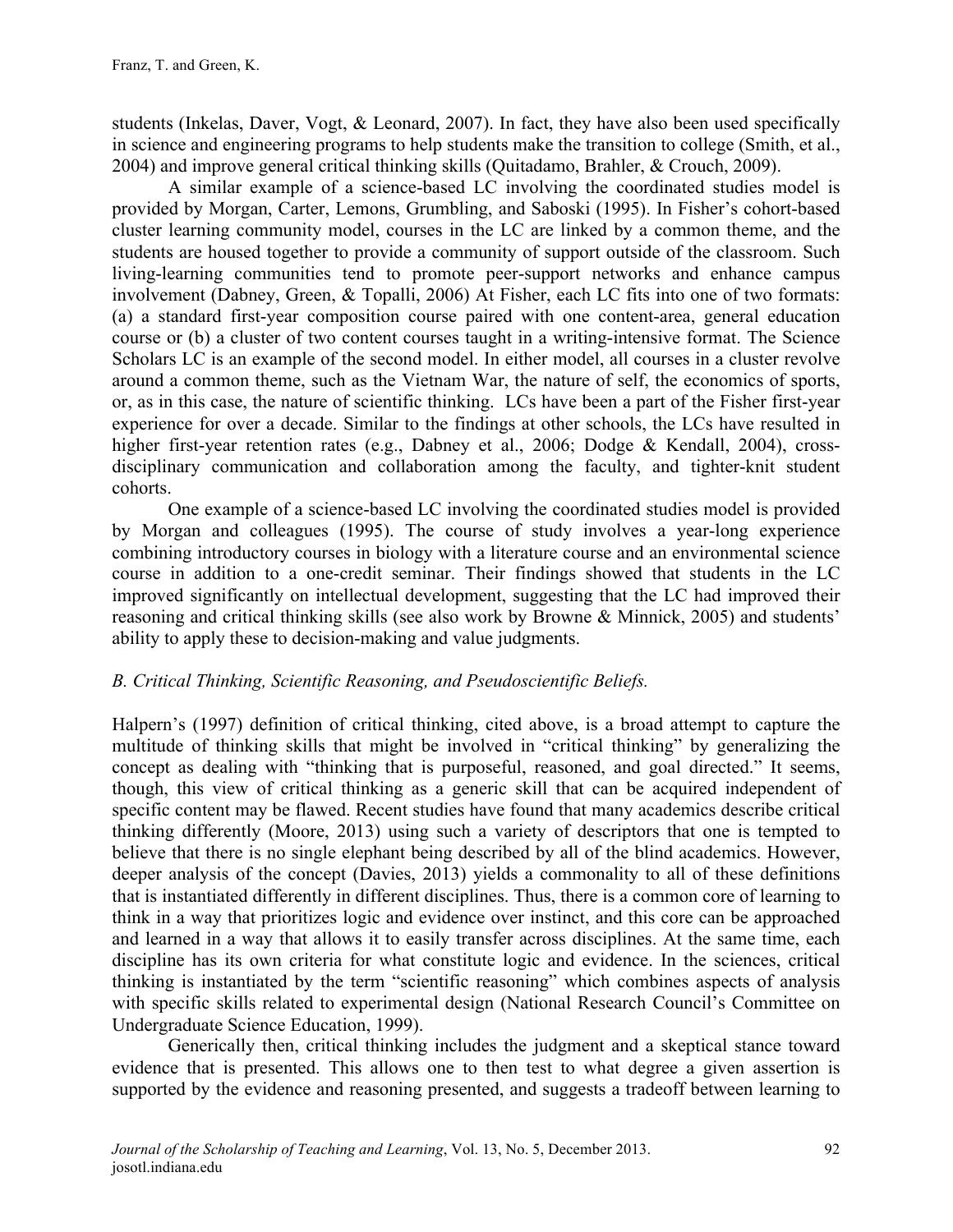think critically and accepting paranormal beliefs. This tradeoff is partially supported by the literature. For example, past research has examined the relationship between critical thinking and paranormal beliefs, showing in general (cf., Roe, 1999) that critical thinking is negatively related to paranormal beliefs (Aarnio & Lindeman, 2005; Cheung, Rudowicz, Kwan, & Yue, 2002; Messer & Griggs, 1989) or reported past paranormal experiences (Royalty, 1995). Further, past research has demonstrated a negative correlation between paranormal beliefs and reasoning ability (Hergovich & Arendasy, 2005) and that paranormal beliefs are unrelated to age (Aarnio & Lindeman, 2005). Other studies, however, have found that higher levels of education do not necessarily translate into lower paranormal beliefs (Farha & Steward, 2006). This same study also examined paranormal beliefs across the disciplines, finding that students in the sciences fell somewhere in the middle in terms of paranormal beliefs (social sciences had the highest percentage of believers) and that were virtually no differences attributed to gender. Thus it seems that even further training within a scientific discipline, which one expects to focus on scientific reasoning, is not sufficient to eliminate a student's beliefs in paranormal (or more broadly, pseudoscientific) phenomena, suggesting that individuals possess the capacity to engage in different modes of thinking selectively even though the selection may not be made a conscious level. This also suggests that without explicitly applying the generic skill of critical thinking to the specific contents of pseudoscience and the paranormal, students may develop strong scientific reasoning and critical thinking skills while still holding uncritical beliefs in phenomena such as spontaneous human combustion and fortune telling.

#### *C. College and Student Profiles.*

St. John Fisher is a private liberal arts college in the Catholic tradition located between the city of Rochester, New York, and the eastern suburbs. Admission is competitive, and the majority of students are drawn from a 100-mile radius of the campus, resulting in a student population mostly from upstate New York. Many students come from the outlying rural school districts, and many are drawn to Fisher because of the Catholic heritage of the school. Most of our Science Scholar Learning Community students fall close to national and state averages in academic achievement in high school (e.g., mean national high school GPA of 88% versus 94% for the science scholars). At the time of this study, students in the top two tiers of scholarships with an interest in biology, chemistry, computer science, mathematics or physics are also offered the opportunity to apply to the Science Scholars Program. Most students have completed several Advanced Placement courses in mathematics and science or have participated and received credit for other college-credit courses before high school graduation. Almost all of the Science Scholars have completed four years of mathematics and science in high school and are academically motivated students with a strong interest in the sciences. Biology and chemistry are the most common major choices followed by mathematics. The remaining minority of students are equally split between computer science and physics.

### *D. Course Background and Design.*

The Science Scholars Learning Community was a writing-intensive, two course (6-semester hour) experience. The explicit connection between writing and science helps improve students' scientific writing (Kokkala & Gessell, 2002) and provides them with valuable practice applying the tools of the course independently. Rather than give two separate grades for the two courses in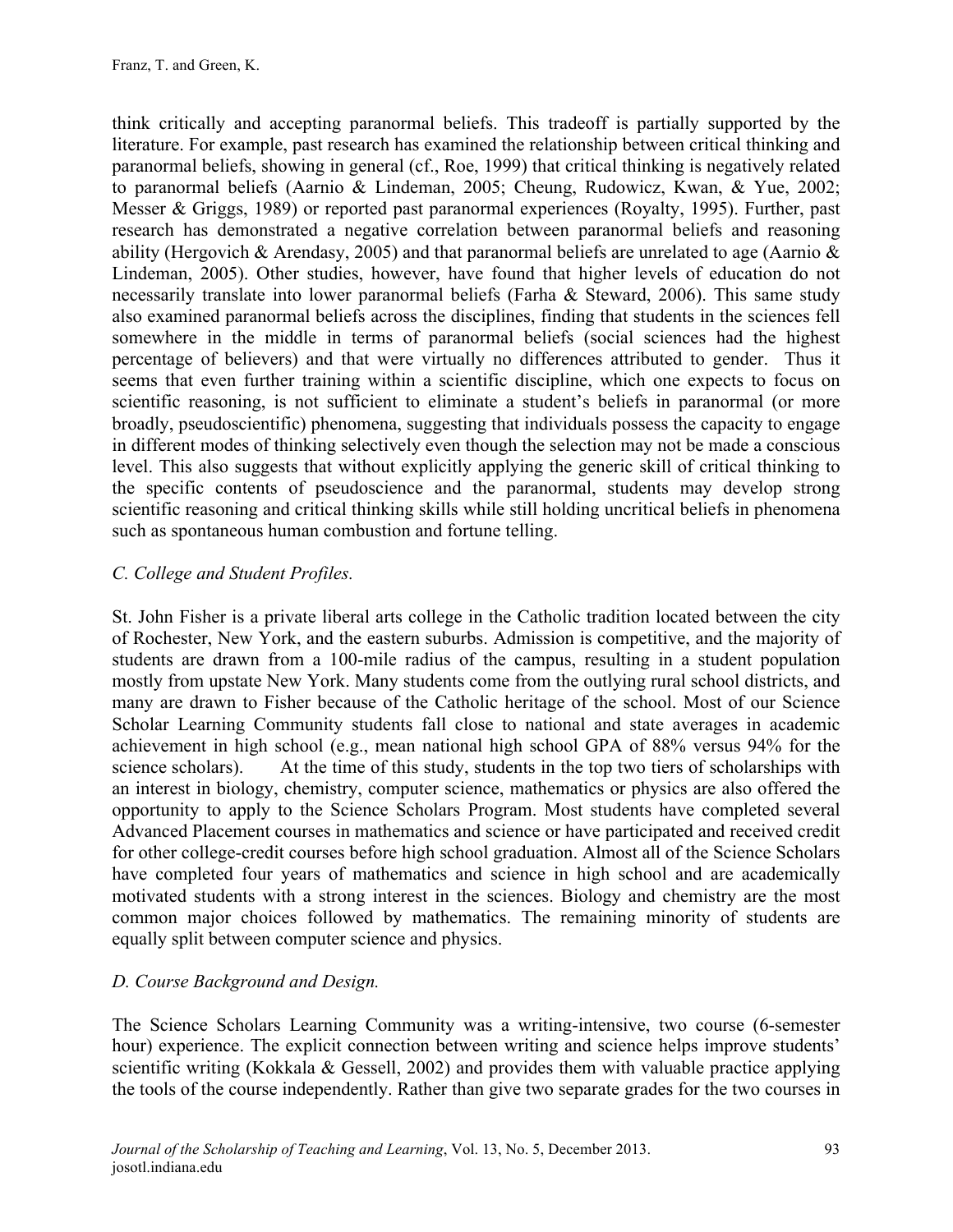which the students were officially registered, students received the same grade for both courses, and both instructors participated in reading all major papers. In addition, a substantial component of the course grade was based on in-class and small writing assignments, as well as a group research project that culminated in a large team-run debate.

Unlike many of the LCs at Fisher, the Science Scholar Learning Community was not composed of existing first-year courses like introductory psychology or chemistry 101. Thus, there were no departmental expectations to provide the foundation for future courses in a discipline. Instead, two new courses were created to allow the Science Scholar Learning Community to explore the nature of science independent of a particular discipline. One course was listed in the interdisciplinary studies program while the other was listed under the mathematics, science, and technology integration program. While neither course counted for credit in any major, both courses provided students with credit towards meeting the college core requirements. Together, these courses explored the nature of science by comparing scientific fields and scientific thinking with pseudoscience and science fiction topics. One of the faculty members in this LC normally taught in the Department of Psychology, and the other in the Mathematical and Computing Sciences department. Thus, by design, students were exposed to different perspectives on scientific and critical thinking. The faculty members met regularly to discuss the course and the students and to ensure that each class period connected to the previous and subsequent periods and maintained the structure of the LC.

This also meant that each of the freshman-level writings completed during the semester was directly tied to all LC content rather than being unrelated at times. For example, when students were introduced to the idea of critically analyzing evidence, we also discussed how to summarize sources and properly cite them, with the student practice being tied to their particular paper. During the semester, both instructors worked on the writing topics with the students, as appropriate to the flow of the LC and student needs. Both instructors used writing assignments to help students practice the skills and thinking that were the goals of the LC.

The course had two primary texts. The first provided an outline of skepticism, scientific reasoning, and critical thinking, in contexts ranging from alien abduction scenarios and witch hunts to psychic powers and holocaust deniers. Shermer's (2002) *Why People Believe Weird Things* provided an outline of skepticism, scientific reasoning, and critical thinking in a wide range of contexts. The second text, *Taking Sides: Clashing Views on Controversial Topics in Science and Technology* (Easton, 2002, 2004), was a collection of pro and con essays on a variety of science and technology issues. These two books were supplemented with newspaper articles, magazine articles, Internet sources, videos, and other media as appropriate. Throughout the experience, students were expected to locate and evaluate additional resources, using the information literacy skills emphasized in the LC program at Fisher. In addition, we used two separate writing references (Aaron, 2003; Lester & Lester, 2003).

#### *E. Course Structure and Implementation.*

The students in the Science Scholar Learning Community met for approximately three hours on Tuesday and three hours on Thursday afternoons. Each class consisted of a variety of pedagogical modalities, including short lectures, class discussions, student presentations and debates, in-class assignments, and/or watching films or film clips that supported course content. During the term, students explored and wrote four papers, each dealing with different scientific topics. We began the course each semester by using a demonstration of psychic powers and tied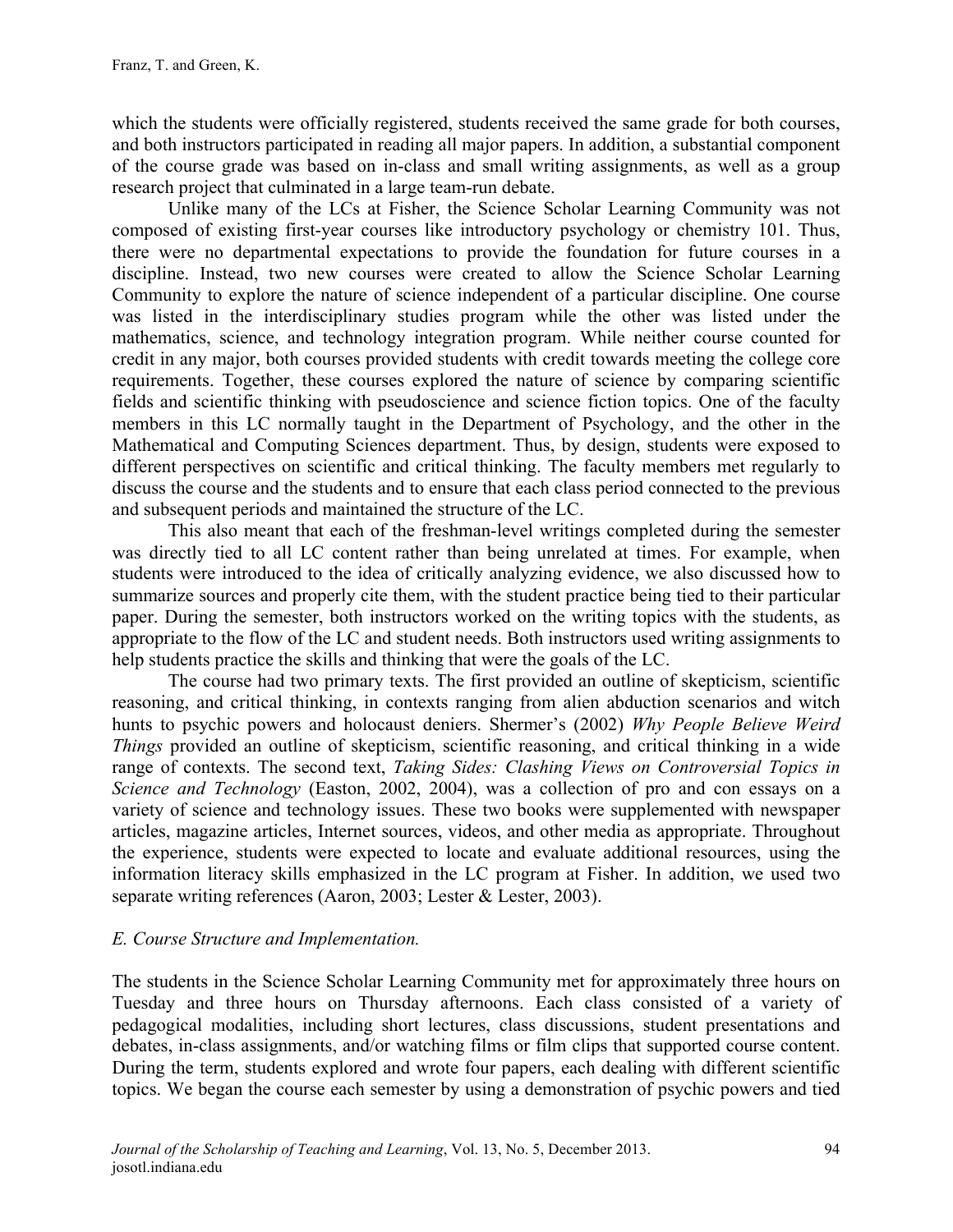this demonstration to a unit of introductory scientific reasoning. The other instructor served as a confidant in these tricks, encouraging the students to take on evidence presented and think critically about it, and having them list various things they could change about the demonstration. The goal was for the students to think critically while the "psychic" tried to adapt as needed to overcome their suggestions and tests. In each year of the LC, the students eventually found a controlled change in the demonstration which negated the abilities for the instructors to successfully complete the trick.

All of this served to accomplish one main learning goal: it established the course content as learning how to think about the world critically. Students often reported that this one activity, on the first day of the semester, made a considerable difference for them in the ability to begin to think critically about information. Throughout the course, the instructors provided experiences to support the development of critical thinking in a structure similar to that in cognitive acceleration (Adey & Shayer, 1993) through stages of concrete preparation, cognitive conflict, metacognition and bridging. Concrete preparation was provided by connections to real situations and experiences, such as the introductory psychic demonstration. Cognitive conflict was generated through readings, discussions and various media presentations exposing students to multiple components and perspectives on the issues. The writing component of the LC provided opportunities for metacognition to be manifested, and parallels among the various situations and the common ways in which thinking goes wrong served as a bridge throughout the course.

The course structure used active learning principles to help to improve learning (Yoder  $\&$ Hochevar, 2005). For example, students were frequently engaged in small group discussions and short presentations to the class during class time. Almost every class period involved some form of informal or formal writing, usually a short paragraph or so related to the current discussion, either to prime the students before the discussion or to summarize their ideas after. Some of these focused specifically on improving their writing skills, such as revising a particular paragraph or sentence of their work, or re-writing a paragraph using a different voice.

# **II. Method.**

Clearly, the class was designed to stimulate critical thinking and scientific reasoning. During two of the four years that we co-taught the course, we assessed whether students' level of reasoning improved. To do so, we conducted a pre-test/post-test nonexperimental design using the Paranormal Beliefs Scale (Tobacyk & Milford, 1983) to assess their level of reasoning about paranormal phenomena. We also compared students' scores on the Paranormal Beliefs Scale to a) a control group of means from students in the original Tobacyk and Milford (1983) study, and b) a control group of students at the college. Finally, we conducted a qualitative analysis to examine students' unprompted reports of learning about critical thinking and scientific reasoning through the comments on our teacher-course evaluations.

### *A. Design and Participants.*

Our design met the criteria of a quasi-experiment (see Cook & Campbell, 1979). The key participant group included the students from two cohorts of the LC. To learn about contentspecific paranormal and pseudoscientific critical thinking, we collected information from the first-year Science Scholars students in the class during two different years. In the first year of the study (2003, the second year we taught the class), we collected data from 22 of 23 enrolled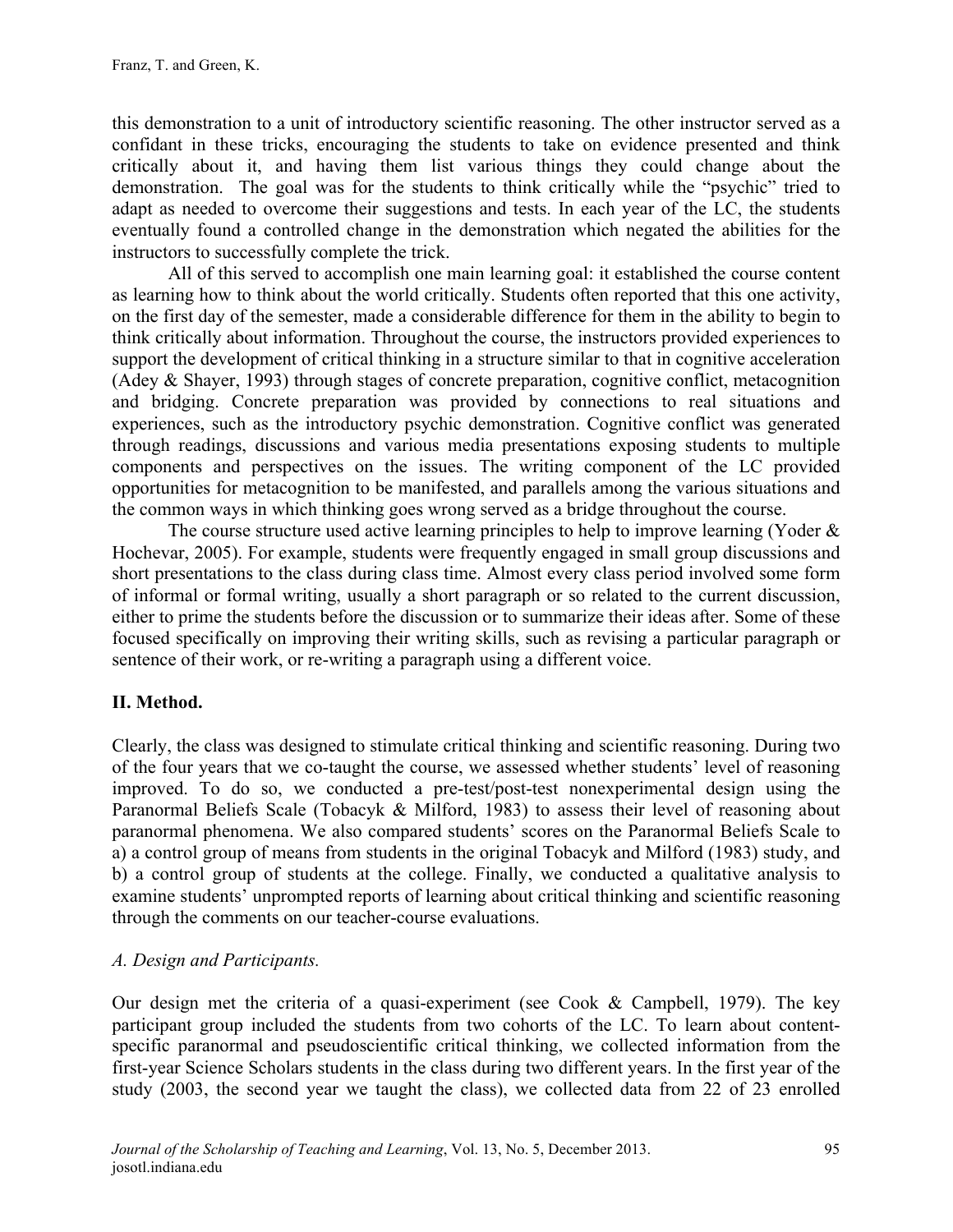students in the class ( $n = 14$  women,  $n = 9$  men), for a 96% response rate. In the second year (2004, the third year we taught the class), we collected data from all 21 enrolled students ( $n = 14$ ) women,  $n = 7$  men), for a 100% response rate.

The main phase of the study utilized a pre-test/post-test design. Specifically, responses to the Paranormal Beliefs Scale (PBS, Tobacyk & Milford, 1983) at the beginning of the semester were compared to responses to the PBS at the end of the semester. Data from the key participants were also compared to several other data sets: (a) normative data from Tobacyk and Milford and (b) posttest data from faculty and other students from a second phase of the study (spring 2007).

### *B. Measures.*

The key surrogate measure of reasoning for the study was the 25-item Paranormal Beliefs Scale created by Tobacyk and Milford (1983). We used this scale because our curriculum directly compared pseudoscientific claims (e.g., psychic powers and alchemy) to what is known in their respective scientific fields (e.g., psychology and chemistry). The Paranormal Beliefs Scale provides one complete measure of paranormal beliefs that is based on an average of the items. It also includes seven subscales, including traditional religious beliefs (e.g., *The soul continues to exist though the body may die)*, psi (e.g., *Mind reading is not possible)*, witchcraft (e.g., *Black magic really exists)*, superstition (e.g., *Black cats can bring bad luck)*, spiritualism (e.g., *Reincarnation does occur)*, extraordinary life forms (e.g., *The Loch Ness monster of Scotland exists)*, and precognition (e.g., *Astrology is a way to predict the future)*. Most measures had sufficient inter-item reliability; those that did not may be due to the small sample sizes used to calculate the  $\alpha$  coefficients (see Table 1).

|                                                 |                   | Sample: Science Scholar Students | 2006/07         |  |
|-------------------------------------------------|-------------------|----------------------------------|-----------------|--|
|                                                 | Pre-test $\alpha$ | Post-test $\alpha$               | <b>Students</b> |  |
|                                                 | $(n = 43)$        | $(n = 43)$                       | $(n = 228)$     |  |
| Entire Paranormal Beliefs Scale (25 items)      | .85               | .89                              | .92             |  |
| <b>Traditional Religious Beliefs scale</b>      | .90               | .88                              | .85             |  |
| Psi subscale (4 items)                          | .81               | .70                              | .84             |  |
| Witchcraft subscale (4 items)                   | .69               | .80                              | .84             |  |
| Superstition subscale (3 items)                 | .85               | .88                              | .81             |  |
| Spiritualism subscale (4 items)                 | .78               | .80                              | .80             |  |
| Extraordinary Life Forms subscale (3 items) .88 |                   | .95                              | .90             |  |
| Precognition subscale (3 items)                 | .71               | .54                              | .75             |  |

**Table 1. Cronbach's α coefficients for paranormal beliefs scale and each subscale as a function of sample and pre-test/post-test administration.** 

In all of the groups, we had acceptably low measures of skewness and kurtosis (all  $\leq 1$ , well under the generally accepted minimum of 2), and the variances in different groups all had acceptably low  $F_{\text{max}}$  test results (all  $\leq$  2, well under the generally accepted cutoff of 3). Further, though the students in this design are not fully independent because they were in the same class, it is common for researchers to assume independence in evaluations of classroom behavior because the students are working independently. Thus, the study appropriately met the requirements of normality, heterogeneity of variance, and independence necessary to conduct *t*tests and ANOVAs.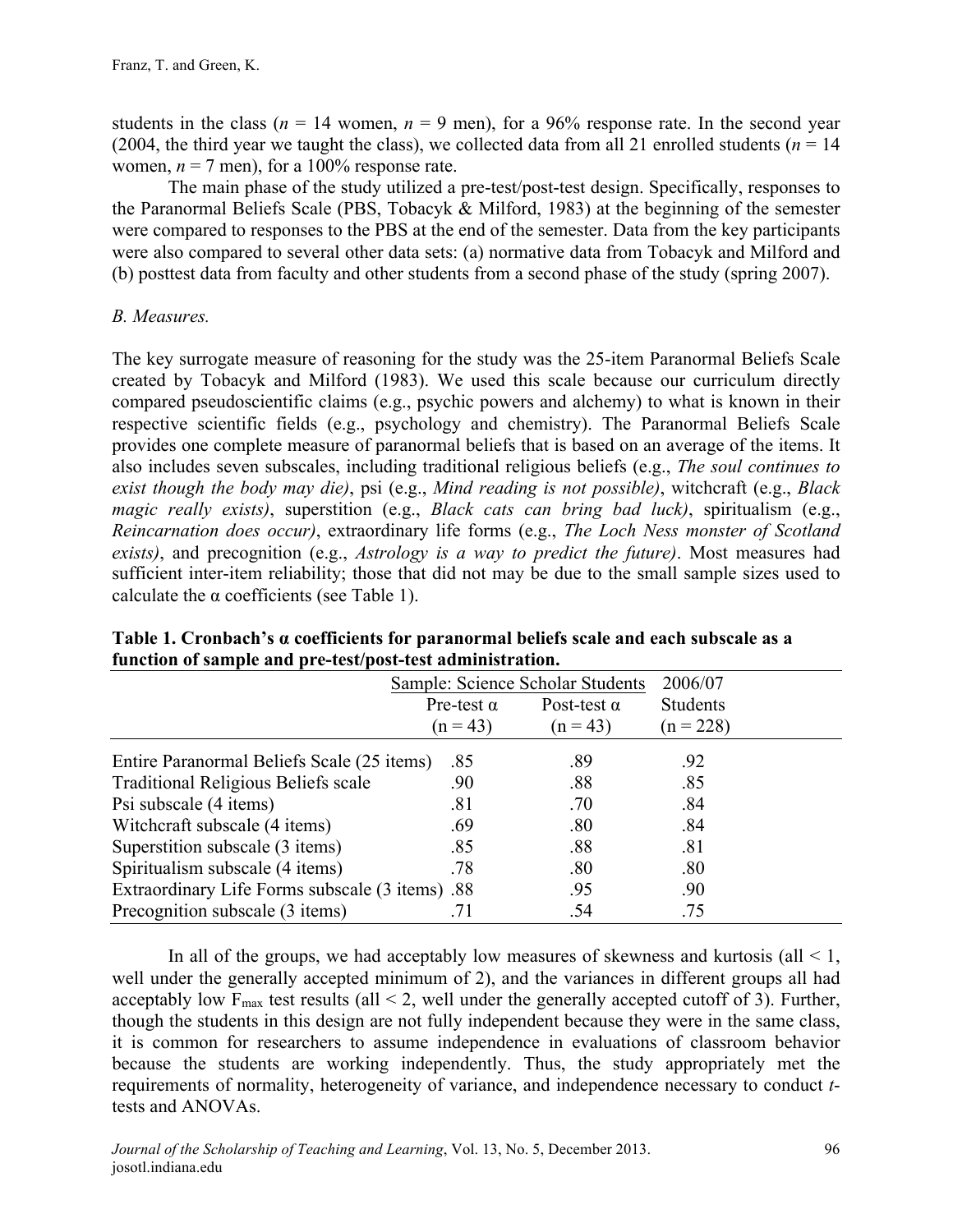### *C. Procedure.*

The Paranormal Beliefs Scale was administered at the beginning of the first class meeting, using a paper-and-pencil questionnaire. The same measure was also administered on the last day of the semester (14 weeks later). To guarantee anonymity, students selected a pseudonym that they used on both the pretest and posttest so that their responses could be matched.

For comparison purposes, we also collected information from other SJFC students. Unlike the previous study, these data were collected using an online survey. All undergraduate students ( $n = 2,703$ ) were sent a link to the online survey and brief explanation of the study via email the week following finals but prior to commencement. They were given 10 days to complete the online survey. A total of 326 participants responded by at least starting the survey.

Participants in these comparison samples first saw a page with consent information, and were required to consent prior to participating. Four did not consent, and their data were removed. Respondents were asked to indicate their status (i.e., undergraduate or graduate students). Those who declined to indicate status ( $n = 19$ ) or indicated they were graduate students  $(n = 25)$  were immediately routed to the debriefing by the system. To exclude students who were in the classroom sample, respondents were also asked (a) whether they were Science Scholars and (b) what year they began at St. John Fisher College. This resulted in the elimination of 12 more responses. Finally, 38 participants did not fully complete the Paranormal Beliefs Scale, for a total usable sample size of 228 participants.

All phases of this study were reviewed and approved by the St. John Fisher College Institutional Review Board. Each participant in our classes consented to allowing us to use his or her data in the study (those in the online survey who did not were immediately routed to the debriefing). All data were collected anonymously, and participants were debriefed either face-toface or with a written online paragraph, depending on the type of administration.

### *D. Analysis Plan.*

The main analyses for the students in our classes utilized paired-samples *t*-tests to compare their pretest scores to those from their posttest. We also conducted one-sample *t*-tests comparing the scores from the students in our classes to the averages provided by Tobacyk and Milford (1983). Finally, we compared posttest scores of the students in our classes to other students' scores using a one-way ANOVA. All analyses were conducted using the entire scale average as well as with all seven subscales.

### **III. Results.**

### *A. Analyses of Research Questions.*

The first research question asked whether students in our class had lower paranormal beliefs at the end when compared to their scores at the beginning. We tested this question using pairedsamples *t*-tests for the entire Paranormal Beliefs Scale and all of the subscales. All but one posttest mean was statistically lower than the pre-test mean, and of those that were significant, all were in the medium to large range (Table 2). The only subscale that did not decrease significantly was the belief in extraordinary life forms. Thus, students had lower paranormal beliefs at the end of the course than they did at the beginning.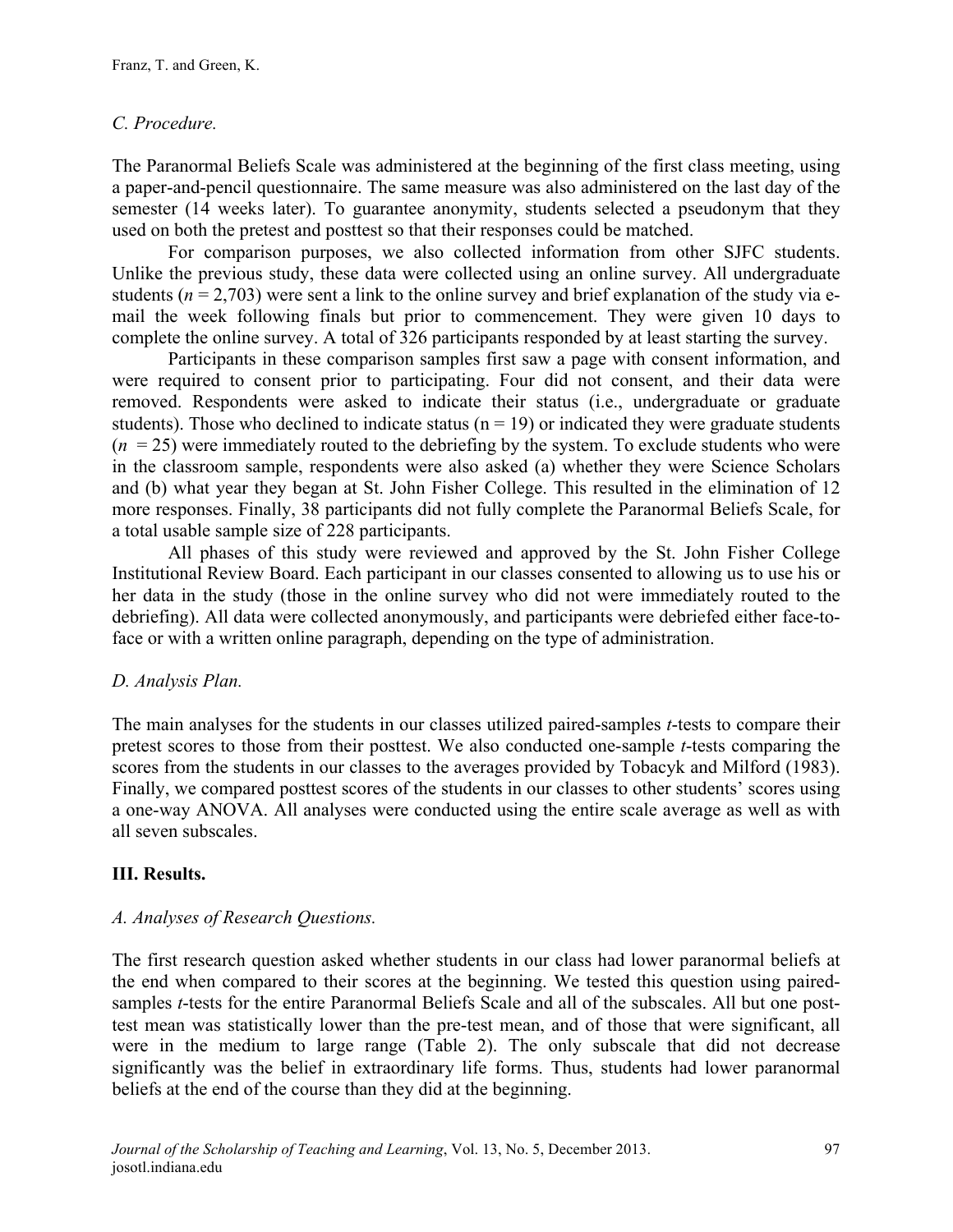|                                             | Pretest M | Posttest M | t-test | $\boldsymbol{p}$ | Cohen's d |
|---------------------------------------------|-----------|------------|--------|------------------|-----------|
| Entire Paranormal Beliefs Scale (25 items)  | 2.71      | 2.34       | 7.10   | < 0.01           | .74       |
|                                             | (.45)     | (.54)      |        |                  |           |
| <b>Traditional Religious Beliefs scale</b>  | 3.92      | 3.73       | 3.73   | < 0.01           | .20       |
|                                             | (.88)     | (1.04)     |        |                  |           |
| Psi subscale (4 items)                      | 2.48      | 1.94       | 5.14   | .001             | .77       |
|                                             | (.73)     | (.67)      |        |                  |           |
| Witchcraft subscale (4 items)               | 2.41      | 1.91       |        | $5.56 \le 0.001$ | .67       |
|                                             | (.74)     | (.75)      |        |                  |           |
| Superstition subscale (3 items)             | 2.00      | 1.75       | 3.04   | .004             | .27       |
|                                             | (.97)     | (.91)      |        |                  |           |
| Spiritualism subscale (4 items)             | 2.80      | 2.35       | 6 22   | $\leq 0.01$      | .59       |
|                                             | (.73)     | (.79)      |        |                  |           |
| Extraordinary Life Forms subscale (3 items) | 1.88      | 1.85       | .44    | .66              | .03       |
|                                             | (.88)     | (.97)      |        |                  |           |
| Precognition subscale (3 items)             | 3.22      | 2.68       | 4.69   | $\leq 0.01$      | .69       |
|                                             | (.77)     | (.80)      |        |                  |           |

**Table 2. Means and standard deviations for paranormal beliefs scale and each subscale from students in our class as a function of pretest-posttest administration (n = 43).** 

Our second research question examined whether students in our class had lower paranormal beliefs at the end of the semester than the students in the original Tobacyk and Milford (1983) study. We tested this question using independent-sample *t*-tests comparing the pre-test and post-test means and standard deviations to the means and standard deviations from Tobacyk and Milford. As Table 3 shows, all of the post-test means were significantly lower than the means from Tobacyk and Milford. Interestingly, many of the pre-test means were also significantly lower. Furthermore, as can be seen in the table, the nonsignificant finding from Research Question 1, which compared pre-test to post-test scores on the extraordinary life forms subscale, may be due to the fact that the Science Scholar students were significantly lower in pre-test means than Tobacyk and Milford's. Further, other research has reported anomalies in this subscale (Aarino & Lindeman, 2005).

Another aspect of the second research question examined whether students in our LC had lower paranormal beliefs at the end of their semester than the typical student at St. John Fisher College. We tested this by comparing post-test scores using independent samples *t*-tests. As depicted in Table 4, the results of these analyses demonstrated that the students in our learning community scored significantly lower on the entire Paranormal Beliefs scale than the typical St. John Fisher College student. Additionally, the students in our learning community scored lower on each of the paranormal beliefs subscales than the typical St. John Fisher College student, although only four of seven of these comparisons were statistically significant.

#### *B. Supplementary Qualitative Analysis on Teacher-Course Evaluation Comments.*

To answer the third research question, a supplementary qualitative analysis using the teachercourse evaluations across the two years of the study was conducted. The teacher-course evaluations ask for quantitative assessment and optional written feedback about areas such as course goals and objectives, aspects of the course students found beneficial, overall impressions,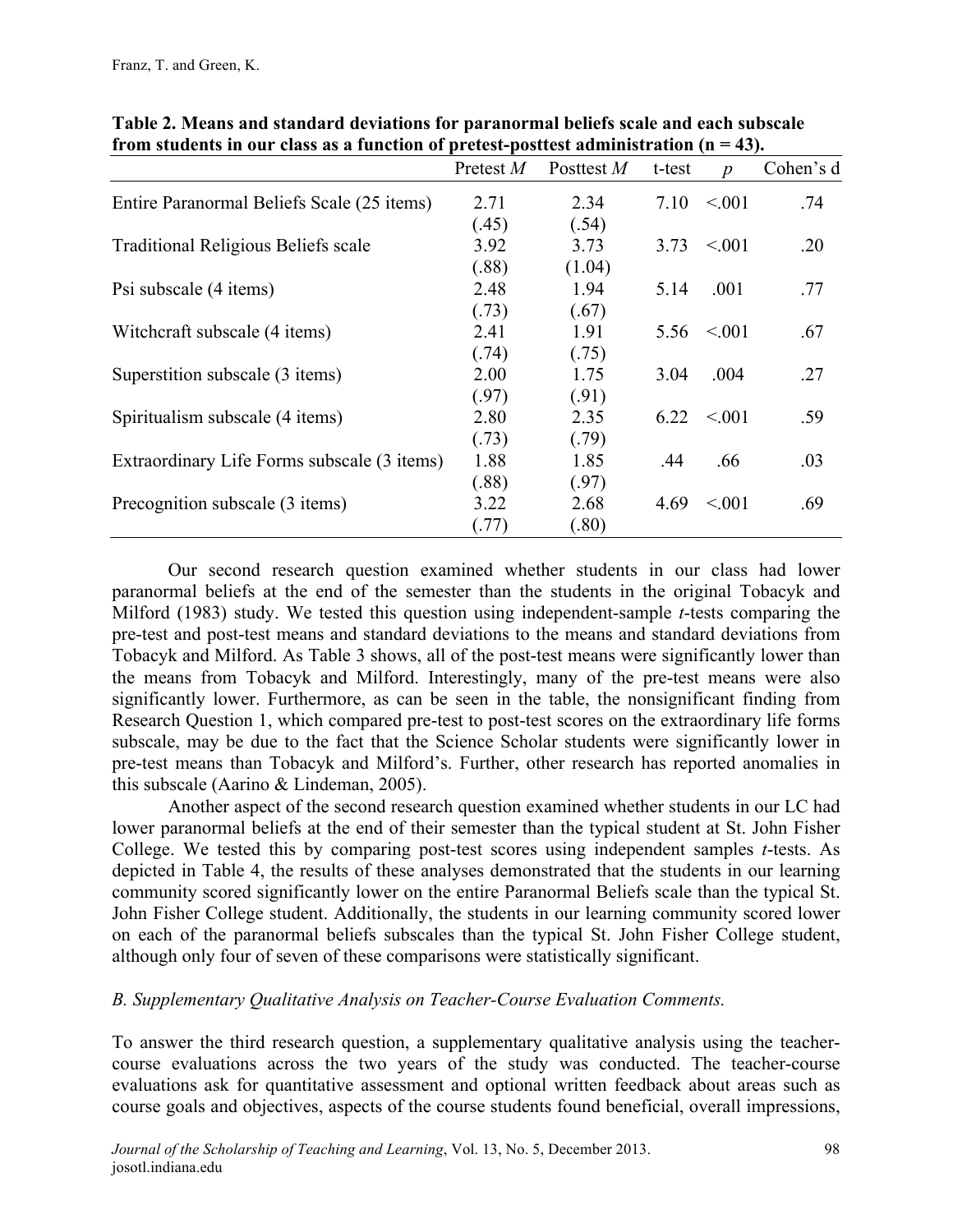and additional comments. Without being asked or prompted, 14 students wrote that the course improved critical thinking, eleven used the term *skeptic* or *skepticism*, eleven discussed how course content improved their thinking and questioning, eight discussed how it improved their ability to evaluate and/or analyze, and one specifically discussed how it improved scientific reasoning. For example, one student wrote that the course "emphasized the critical thinking portion." Another wrote that the content "expanded our learning and made us skeptical." Another comment stated that "many discussions helped me to think scientifically and made me much more articulate." Finally, one student summed up the course experience by saying, "I learned to think more critically." The unsolicited comments provide further evidence of meeting the goal of improving scientific reasoning and evidence-based critical thinking.

|                                             | Tobacyk & |          |                   |           |                   |
|---------------------------------------------|-----------|----------|-------------------|-----------|-------------------|
|                                             | Milford   | Pre-test |                   | Post-test |                   |
|                                             | M(SD)     |          | $M(SD)$ Cohen's d |           | $M(SD)$ Cohen's d |
| Entire Paranormal Beliefs Scale (25 items)  | 3.07      | $2.71*$  | .55               | $2.34*$   | 1.47              |
|                                             | (.48)     | (.45)    |                   | (.54)     |                   |
| <b>Traditional Religious Beliefs scale</b>  | 4.24      | $3.92*$  | .36               | $3.73*$   | .52               |
|                                             | (.90)     | (.88)    |                   | (1.04)    |                   |
| Psi subscale (4 items)                      | 3.19      | $2.48*$  | .90               | $1.94*$   | 1.65              |
|                                             | (.84)     | (.73)    |                   | (.67)     |                   |
| Witchcraft subscale (4 items)               | 2.77      | $2.41*$  | .45               | $1.91*$   | 1.07              |
|                                             | (.85)     | (.74)    |                   | (.75)     |                   |
| Superstition subscale (3 items)             | 2.08      | 2.00     | .09               | $1.75*$   | .38               |
|                                             | (.82)     | (.97)    |                   | (.91)     |                   |
| Spiritualism subscale (4 items)             | 2.64      | 2.80     | .21               | $2.35*$   | .37               |
|                                             | (.79)     | (.73)    |                   | (.79)     |                   |
| Extraordinary Life Forms subscale (3 items) | 2.82      | 1.88*    | 1.10              | $1.85*$   | 1.07              |
|                                             | (.83)     | (.88)    |                   | (.97)     |                   |
| Precognition subscale (3 items)             | 3.52      | $3.22*$  | .37               | $2.68*$   | 1.02              |
|                                             | (.84)     | (.77)    |                   | (.80)     |                   |

| Table 3. Means and standard deviations for paranormal beliefs scale and each subscale        |
|----------------------------------------------------------------------------------------------|
| from students in our class ( $n = 43$ ) compared to means from Tobacyk and Milford (1983) as |
| a function of pretest-posttest administration.                                               |

\* Means differ from Tobacyk & Milford (1983) at *p* < .05.

These self-reported changes were also seen in the ways the students presented and used evidence in their writing and in classroom activities, such as the team debate. For example, during we often witnessed the students challenging each other's evidence and claims during the debate. One side would make an assertion, and students on the other side would immediately begin digging on the Internet to locate the information and explore other evidence related to it. This led to much deeper debates and discussions than one might expect if students came prepared only to work with previously prepared notes, as it allowed for spontaneous exchanges and an analysis of new information as it was presented. It should be noted that students were directed that they be "engaged" in the debate even when they were not speaking, but that the instructors did not specifically require students to conduct on-the-spot searches to challenge the opposing side; the students carried out these activities on their own, powerfully demonstrating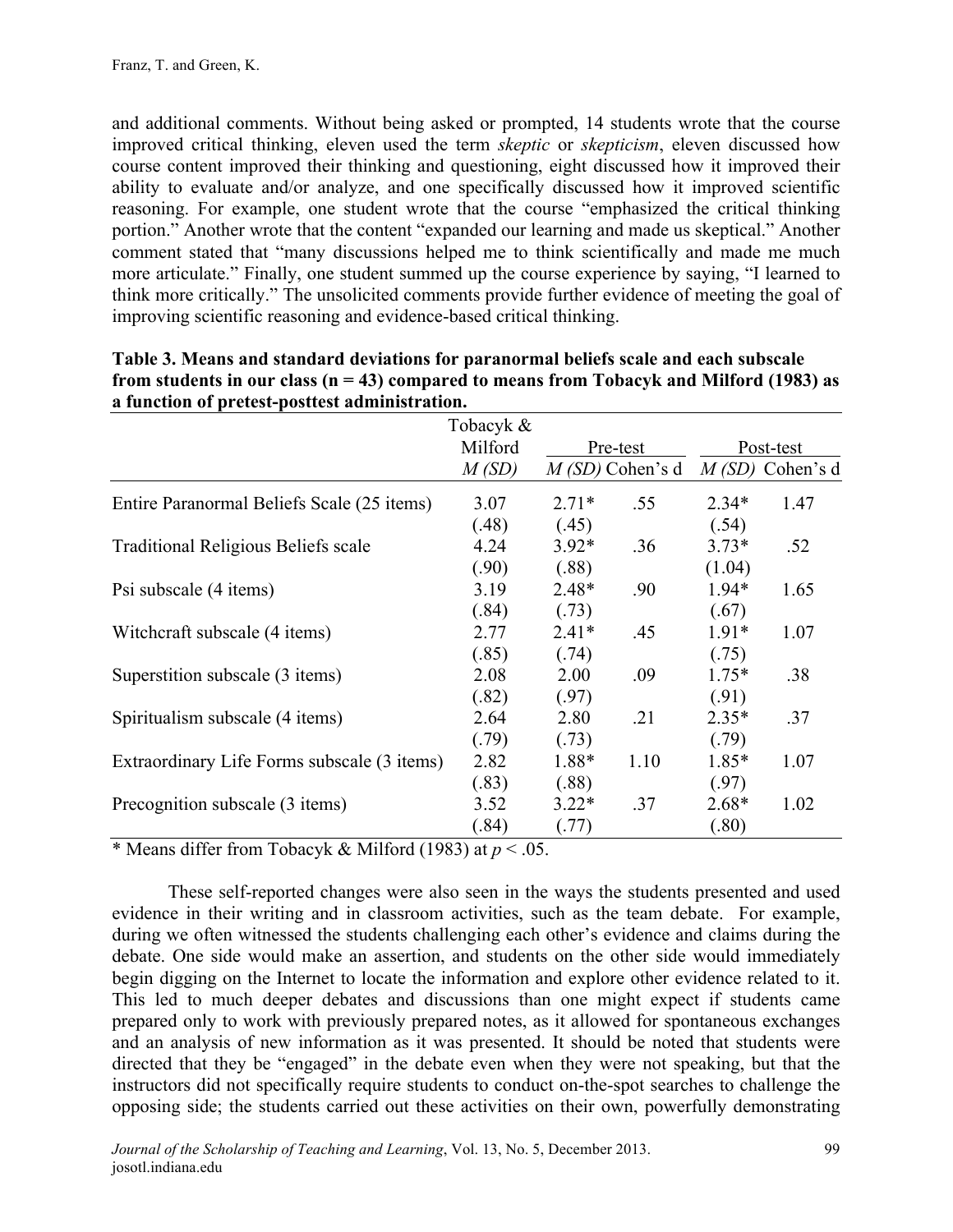some of the ways that they had internalized the concept of critical thinking. Such displays occurred in all four years of the LC.

| and other students $(n - 220)$ .            |           |         |                     |  |
|---------------------------------------------|-----------|---------|---------------------|--|
|                                             | Post-test |         | Other SJFC Students |  |
|                                             | M(SD)     |         | $M(SD)$ Cohen's d   |  |
| Entire Paranormal Beliefs Scale (25 items)  | 2.34      | $2.74*$ | .69                 |  |
|                                             | (.54)     | (.62)   |                     |  |
| <b>Traditional Religious Beliefs scale</b>  | 3.73      | 3.84    | .11                 |  |
|                                             | (1.04)    | (.91)   |                     |  |
| Psi subscale (4 items)                      | 1.94      | $2.62*$ | .87                 |  |
|                                             | (.67)     | (.88)   |                     |  |
| Witchcraft subscale (4 items)               | 1.91      | $2.38*$ | .58                 |  |
|                                             | (.75)     | (.87)   |                     |  |
| Superstition subscale (3 items)             | 1.75      | 1.94    | .22                 |  |
|                                             | (.91)     | (.83)   |                     |  |
| Spiritualism subscale (4 items)             | 2.35      | $2.77*$ | .50                 |  |
|                                             | (.79)     | (.88)   |                     |  |
| Extraordinary Life Forms subscale (3 items) | 1.85      | 2.05    | .20                 |  |
|                                             | (.97)     | (.95)   |                     |  |
| Precognition subscale (3 items)             | 2.68      | $3.32*$ | .74                 |  |
|                                             | (.80)     | (.92)   |                     |  |

| Table 4. Means and standard deviations for post-test paranormal beliefs scale and each           |
|--------------------------------------------------------------------------------------------------|
| subscale from students in our class ( $n = 43$ ) compared to means from the faculty ( $n = 86$ ) |
| and other students ( $n = 228$ ).                                                                |

\* Means differ from the posttest mean at  $p < .05$ .

#### **IV. Discussion and Implications for Practice.**

Our evaluation demonstrated that, at least as measured using the Paranormal Beliefs Scale, an interdisciplinary LC that emphasizes the scientific method through the use of writing and other active-learning techniques can decrease students' pseudoscientific thinking. Specifically, at the end of the semester students in the LC scored lower on the Paranormal Beliefs Scale than (a) they did in the beginning of the semester, (b) than other students at the college, and (c) than mean scores (used as norms) provided in the original research by Tobacyk and Milford (1983). This decrease was not the primary goal for the LC; indeed, it was largely a product of students' applying the main topics and tools of the course to the content (pseudoscience) we chose as a vehicle for exploring critical thinking. Pseudoscience was selected as the content primarily for two reasons. First, we expected it to be engaging, allowing students to consider a variety of situations and ideas in different contexts that can be entertaining. Second, the LC was designed for students from biology, chemistry, computer science, mathematics, and physics. Pseudoscience allowed the students to bring many of these disciplines into the discussion, providing an interdisciplinary approach that we value.

Our LC examined scientific reasoning and critical thinking through the use of formal writing, informal writing, debates, group projects, in-class group exercises, and problems that compared pseudoscientific concepts to scientific counterparts. Through this comparison, students were compelled to analyze and evaluate claims using a generalized scientific method.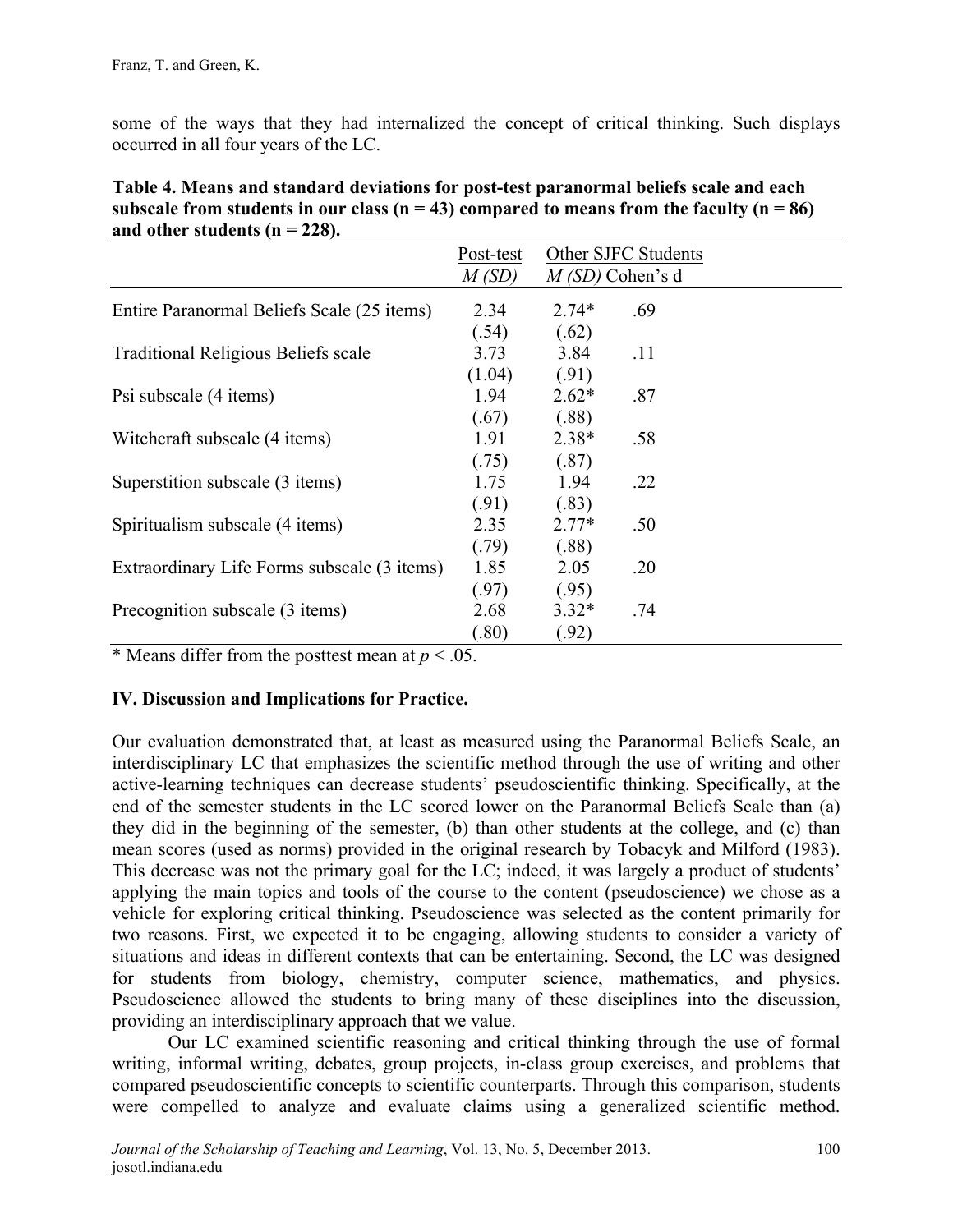Specifically, our course was structured around Shermer's (2002) classification of where thinking goes wrong, including problems in scientific thinking, problems in pseudoscientific thinking, logical problems in thinking, and psychological problems in thinking. Thus, the LC seems to have served the first-year Science Scholar students well in meeting their needs to understand scientific thinking and improve their writing without being indoctrinated into a specific discipline. Further, the class allowed students to extend critical thinking and scientific reasoning concepts beyond what they typically experience in the classroom and/or a laboratory course.

The students in the LC were drawn from several different majors in the sciences and mathematics. Thus, while the ideas of scientific thinking were also being taught in other courses, the only common experience to all students was this LC. Even when critical thinking processes are made explicit, they tend to be discipline-focused so that biology courses develop thinking like a biologist while physics courses teach how to think like a physicist. Discipline-focused reasoning can limit both the tools one uses in reasoning as well as the domain to which the reasoning is applied. The LC described here, as well as the scale used, lies far from any of these particular science disciplines. Thus, one can reasonably conclude that the writing intensive, interdisciplinary experience of the LC was one of the tools that furthered their ability to analyze such claims and consider evidence.

Other colleges and universities could easily modify this LC and apply it to creating an LC that serves their students because the techniques and evaluation described here are quite portable. The active learning techniques can be modified and used by instructors at most institutions regardless of academic emphasis or size. The writing projects and classroom debates could easily be incorporated into other courses, and the *Taking Sides* text is available in many areas (such as climate change) that would provide a starting point for such activities. Finally, by applying critical thinking skills and scientific reasoning to pseudoscientific topics, students were highly engaged, a necessary first step to learning.

#### **V. Limitations and Future Research.**

As with any classroom-based research, this study has limitations. For example, our students were a select group of high performers, making it quite easy for us, as novice writing instructors, to work with them on improving their writing. Second, we only evaluated two of the four years when we taught the course. However, we modified and improved it considerably after the first year so the evaluation would be of a considerably different course. Further, we kept the course structure mostly constant among the final three of our four years, so an evaluation during the fourth year would likely yield similar results to that of years two and three. Finally, we used the Paranormal Beliefs Scale (Tobacyk & Milford, 1983) as a surrogate measure of scientific reasoning. Given the focus of our course on contrasting pseudoscientific thinking with scientific reasoning, this measure is likely reasonable at tapping some of the thinking around pseudoscience.

The Paranormal Beliefs Scale by itself may be only a surrogate measure of scientific reasoning and critical thinking, but the results from this study are supported by other, anecdotal data from the course. One such experience relates to the way a group of the students managed to turn our initial psychic demonstration against us. During a later class activity exploring the statistics of ESP-type card guessing, several students in the class achieved a perfect 10/10 ratio guessing the cards with four different card viewers. Random guessing would only explain this event as a once-in-the-history of the universe likelihood. After a discussion of this, the students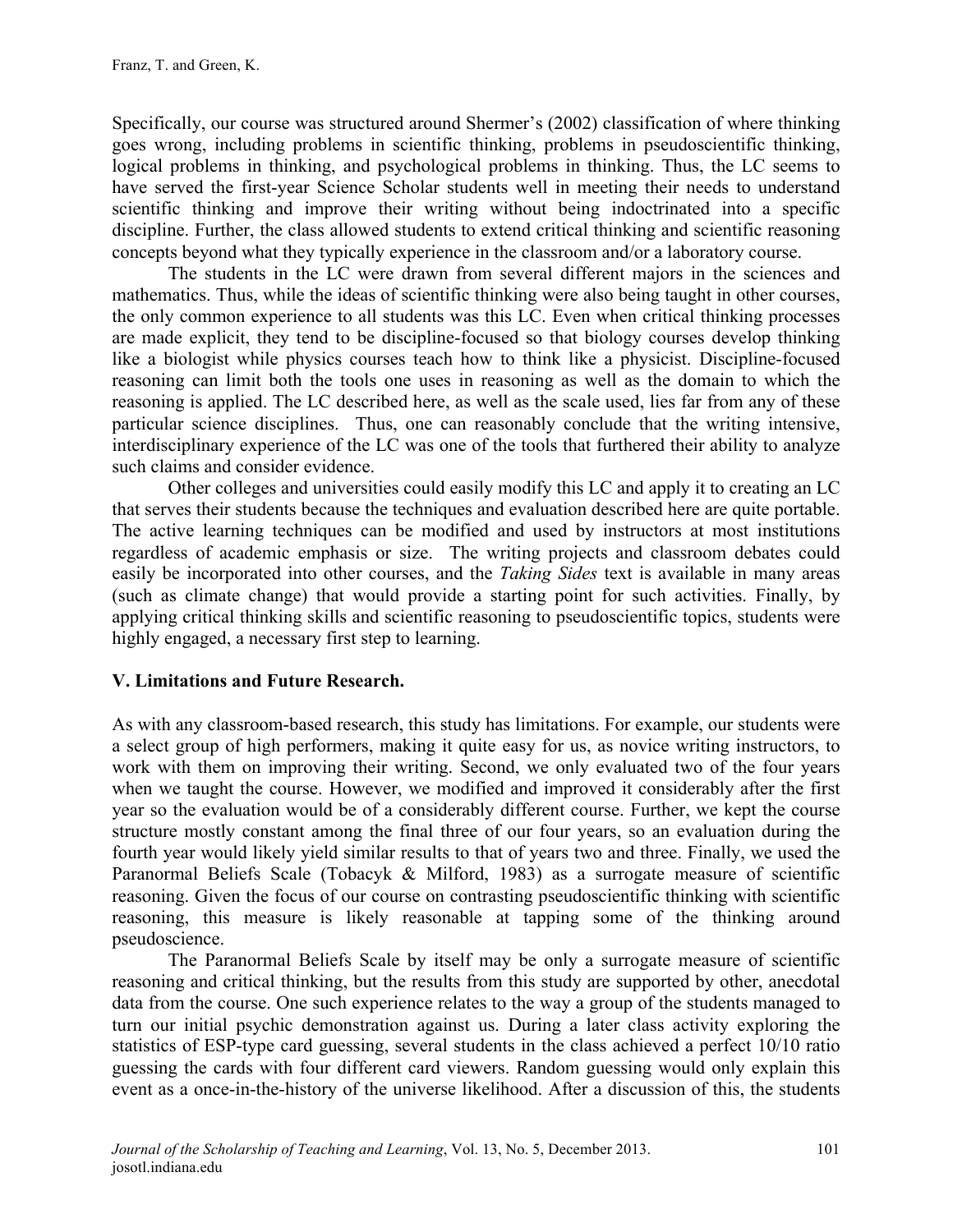admitted to having created a method of "tells" so that a confederate would easily know what kind of card was being viewed simply from the way the viewer held the card. Such actions clearly demonstrate students moving toward deeper critical thinking in the sense of Bloom's taxonomy (Anderson & Krathwohl, 2001), moving well beyond the lower levels of reasoning and far into the application and creation levels of reasoning.

With respect to future research, critical thinking can be evaluated either by using the literature to identify or develop a content-specific critical thinking scale (Renaud & Murray, 2008) or instead by using a general critical thinking scale (e.g., Cheung, Rudowicz, Kwan, & Yue, 2002). Specific critical thinking scales, such as those to better understand scientific reasoning about biology (McMurray, Beisenherz, & Thompson, 1991), critical thinking about diversity (Pascarella, Palmer, Moye, & Pierson, 2001), or for evaluating paranormal beliefs (Tobacyk & Milford, 1983) can measure content-specific critical thinking. On the other hand, any instructor who modifies our course content could also consider general methods of evaluating critical thinking, including the widely used Watson-Glaser Critical Thinking Appraisal short form (Watson & Glaser, 2008), which has at least some use in assessing general critical thinking (e.g., Loo & Thorpe, 1999).

Another future question that remains is whether a course such as this would work beyond our self-selected scholarship students or with non-science students. As reported, we had a set of scholarship students who were, on average, highly motivated, more prepared for college than the typical Fisher student, and focused on learning science in their first year. Programs like this tend to have a critical thinking emphasis (Inkleas & Weisman, 2003). Regardless of our sample, the active methods used in the course should help to motivate many students (Yoder & Hochevar, 2005). Further, our interdisciplinary focus improved general critical thinking and scientific reasoning within and beyond the classroom and could apply to students who are not science majors. Thus, it is likely that this will work beyond the sample, and future courses should test and evaluate its reliability as an instructional approach. Learning communities are used, in part, to improve retention rates and student satisfaction. While these are admirable goals, LCs can also be used to improve general scientific reasoning and critical thinking (Browne & Minnick, 2005) and also, as this research demonstrates, can improve science-specific reasoning.

#### **Acknowledgments**

We thank our students for participating in this evaluation as well as Steve Brauer and Theresa Nicolay for reading and commenting on earlier drafts of the manuscript.

#### **References**

Aarnio, K., & Lindeman, M. (2005). Paranormal beliefs, education, and thinking styles. *Personality and Individual Differences, 39*, 1227-1236.

Aaron, J. E. (2003). *The Little, Brown essential handbook for writers.* New York: Addison-Wesley Educational Publishers.

Adey, P., & Shayer, M. (1993). An exploration of long-term far-transfer effects following an extended intervention program in the high school science curriculum. *Cognition and Instruction, 11*(1), 1-29.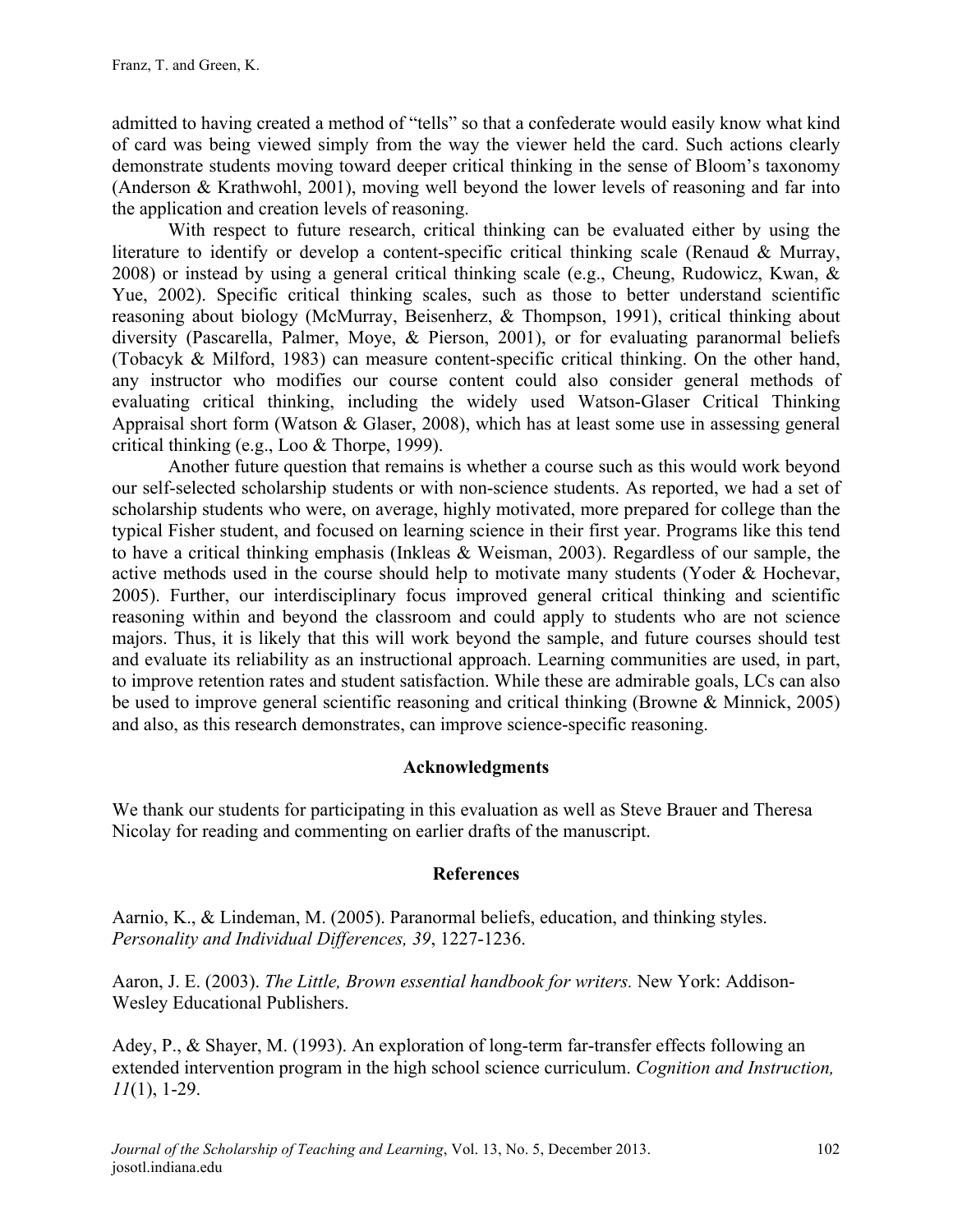Franz, T. and Green, K.

Anderson, L., & Krathwohl, D. (Eds) (2001) *A taxonomy for learning, teaching and assessing: A revision of Bloom's taxonomy of educational objectives.* New York: Longman.

Browne, M. N., & Minnick, K. J. (2005). The unnecessary tension between learning communities and intellectual growth. *College Student Journal, 39,* 775-783.

Cheung, C., Rudowicz, E., Kwan, A. S. F., & Yue, X. D. (2002). Assessing university students' general and specific critical thinking. *College Student Journal, 36*, 504-525.

Committee on Undergraduate Science Education, National Research Council. (1999). *Transforming undergraduate education in science, mathematics, engineering, and technology*. Washington DC: National Academy Press.

Cook, T. D., & Campbell, D. T. (1979). *Quasi –experimentation: Design & analysis issues for field settings.* Boston: Houghton-Mifflin Company.

Dabney, D., Green, L., & Topalli, V. (2006) Freshman learning communities in criminology and criminal justice: An effective tool for enhancing student recruitment and learning outcomes. *Journal of Criminal Justice Education*, *17*(1), 44-68.

Davies, M. (2013). Critical thinking and the disciplines reconsidered. *Higher Education Research & Development*, *32*(4), 529-544.

Dodge, L., & Kendall, M. (2004). Learning communities. *College Teaching*, *52*(4), 150-5.

Druger, M. (2002). More than science. *Journal of College Science Teaching*, *31*(5), 340 – 1.

Easton, T. A. (2002). *Taking sides: Clashing and controversial views in science, technology, and*  society, 5<sup>th</sup> ed. Gilford, Ct.: Dushkin/McGraw-Hill.

Easton, T. A. (2004). *Taking sides: Clashing and controversial views in science, technology, and*  society, 6<sup>th</sup> ed. Gilford, Ct.: Dushkin/McGraw-Hill.

Farha, B., & Steward, G. (2006). Paranormal beliefs: An analysis of college students. *The Skeptical Inquirer, 30(1),* 37-40.

Halpern, D.F. (1997). *Critical thinking across the curriculum: A brief edition of thought and knowledge.* Mahwah, NJ: Lawrence Erlbaum Associates.

Halpern, D.F., (1998) Teaching critical thinking for transfer across domains: Dispositions, skills, structure training, and metacognitive monitoring. *American Psychologist, 53*, 449-455.

Hergovich, A., & Arendasy, M. (2005). Critical thinking ability and belief in the paranormal. *Personality and Individual Differences, 38,* 1805-1812.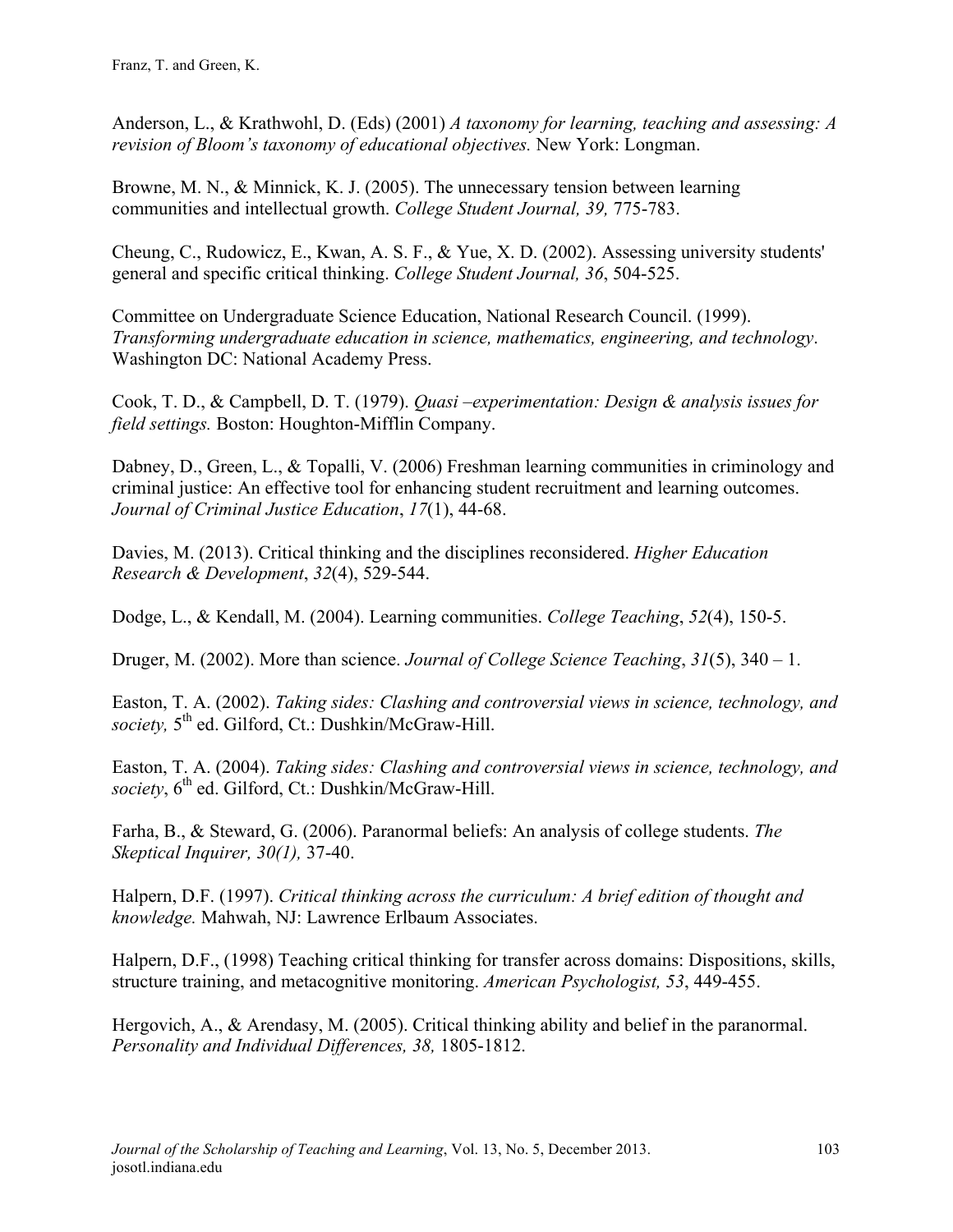Kokkala, I., & Gessell, D. A. (2002). Writing science effectively: Placing biology and english students in an author-editor relationship. *Journal of College Science Teaching, 32,* 252-57.

Inkelas, K.K., & Weisman, J.L. (2003). Different by design: An examination of student outcomes among participants in three types of living-learning programs. *Journal of College Student Development, 44*, 335-368.

Inkelas, K.K., Soldner, M., Longerbeam, S.D., & Leonard, J.B. (2008). Differences in student outcomes by types of living-learning programs: The development of an empirical typology. *Research in Higher Education*, *49*, 495-512.

Inkelas, K.K., Daver, Z.E., Vogt, K.E., & Leonard, J.B. (2007). Living-learning programs and first-generation college students' academic and social transition to college. *Research in Higher Education, 48*, 403-434.

Learning Communities National Resource Center. (n.d.). Washington Center for Improving the Quality of Undergraduate Education at Evergreen State College Retrieved on January 30, 2013 from http://www3.evergreen.edu/wacenter/pResources.asp?pid=73

Lester, J. D., & Lester, J. D., Jr. (2003). *Principles of writing research papers*. New York: Pearson Education.

Loo, R., & Thorpe, K. (1999). A psychometric investigation of scores on the Watson-Glaser Critical Thinking Appraisal new form S. *Educational and Psychological Measurement, 59*, 995- 1003.

McMurray, M. A., Beisenherz, P., & Thompson, B. (1991). Reliability and concurrent validity of a measure of critical thinking skills in biology. *Journal of Research in Science Teaching, 28*, 183-191.

Messer, W.S., & Griggs, R.A. (1989). Student belief and involvement in the paranormal and performance in introductory psychology. *Teaching of Psychology, 16,* 187-191.

Moore, T. (2013). Critical thinking: Seven definitions in search of a concept. *Studies in higher education*, *38*(4), 506-522.

Morgan, P., Carter, J., Lemons, J., Grumbling, O., & Saboski, E. (1995). Preliminary assessment of a science learning community for first-year students. *Journal of College Science Teaching*, *25*(2), 102-109.

National Research Council. (1998). *National science education standards*, fifth printing. Washington, D.C.: National Academy Press.